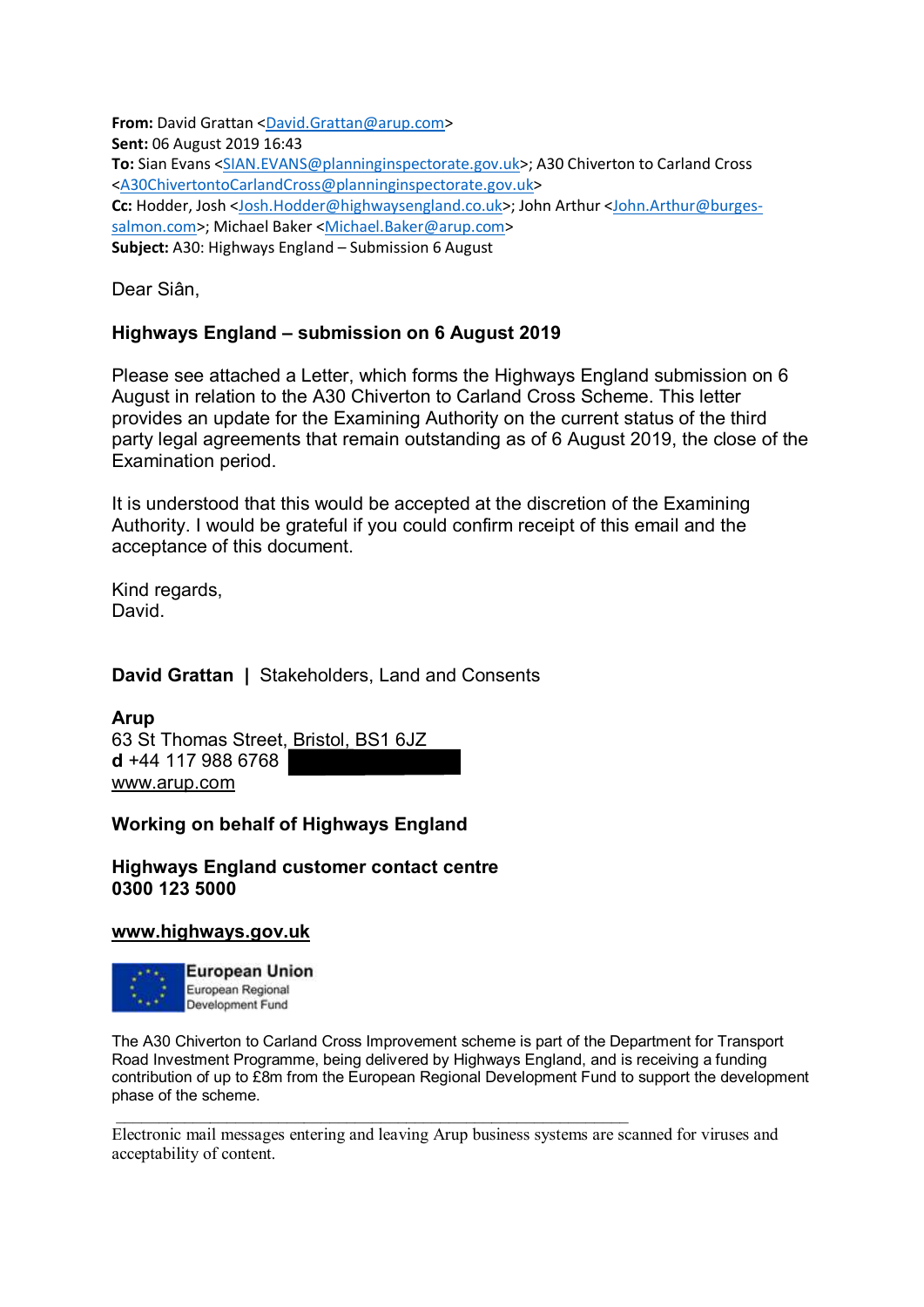



Siân Evans Case Manager National Infrastructure Planning The Planning Inspectorate National Infrastructure Directorate Temple Quay House, Temple Quay Bristol, BS1 6PN

Josh Hodder Highways England Temple Quay House 2 The Square, Temple Quay Bristol, BS1 6HA

06 August 2019

**Your Ref:** TR010026 **Our Ref:** HA551502

Dear Siân,

#### **A30 Chiverton to Carland Cross: Update on outstanding third party legal agreements**

As stated in previous submissions, Highways England has continued to engage with third parties in order to complete legal agreements throughout the Examination of the A30 Chiverton to Carland Cross scheme.

This letter provides an update for the Examining Authority on the current status of the third party legal agreements that remain outstanding as of 6 August 2019, the close of the Examination period. The updated information is provided at **Annex A** of this letter.

Please note that the information provided in this letter is intended to supersede any relevant information contained in the **Statements of Common Ground** (Document Reference 7.4(G)) [REP7-010] submitted at Deadline 7 and the **Table of Position in Relation to Statutory Undertakers** (Document Reference 8.14(A)) [REP5-017] submitted at Deadline 5.

If you have any queries, please do contact me at your earliest convenience.

Yours faithfully.

Josh Hodder Project Manager A30 Chiverton to Carland Cross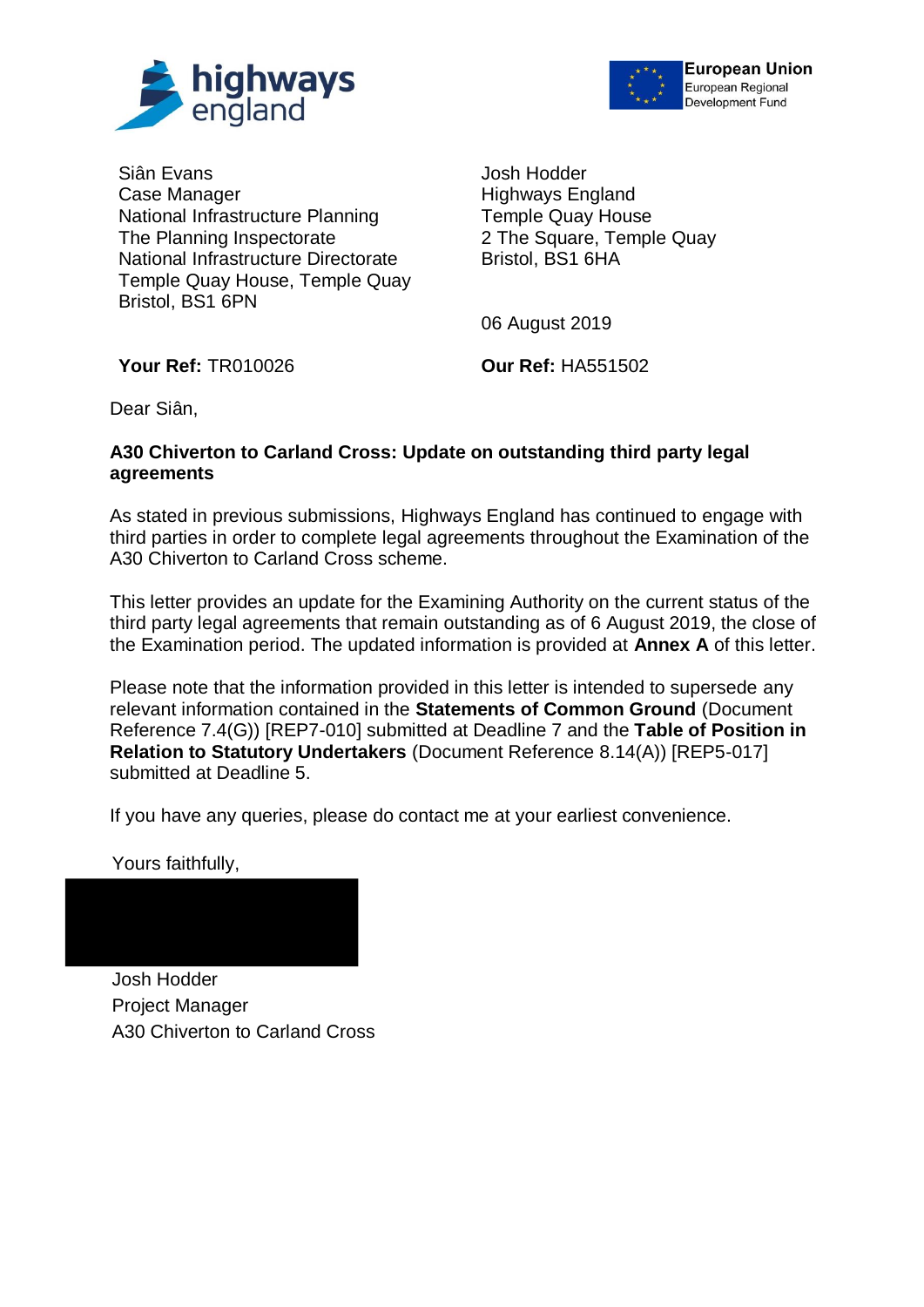



# **Annex A – Update on outstanding agreements between Highways England and third parties**